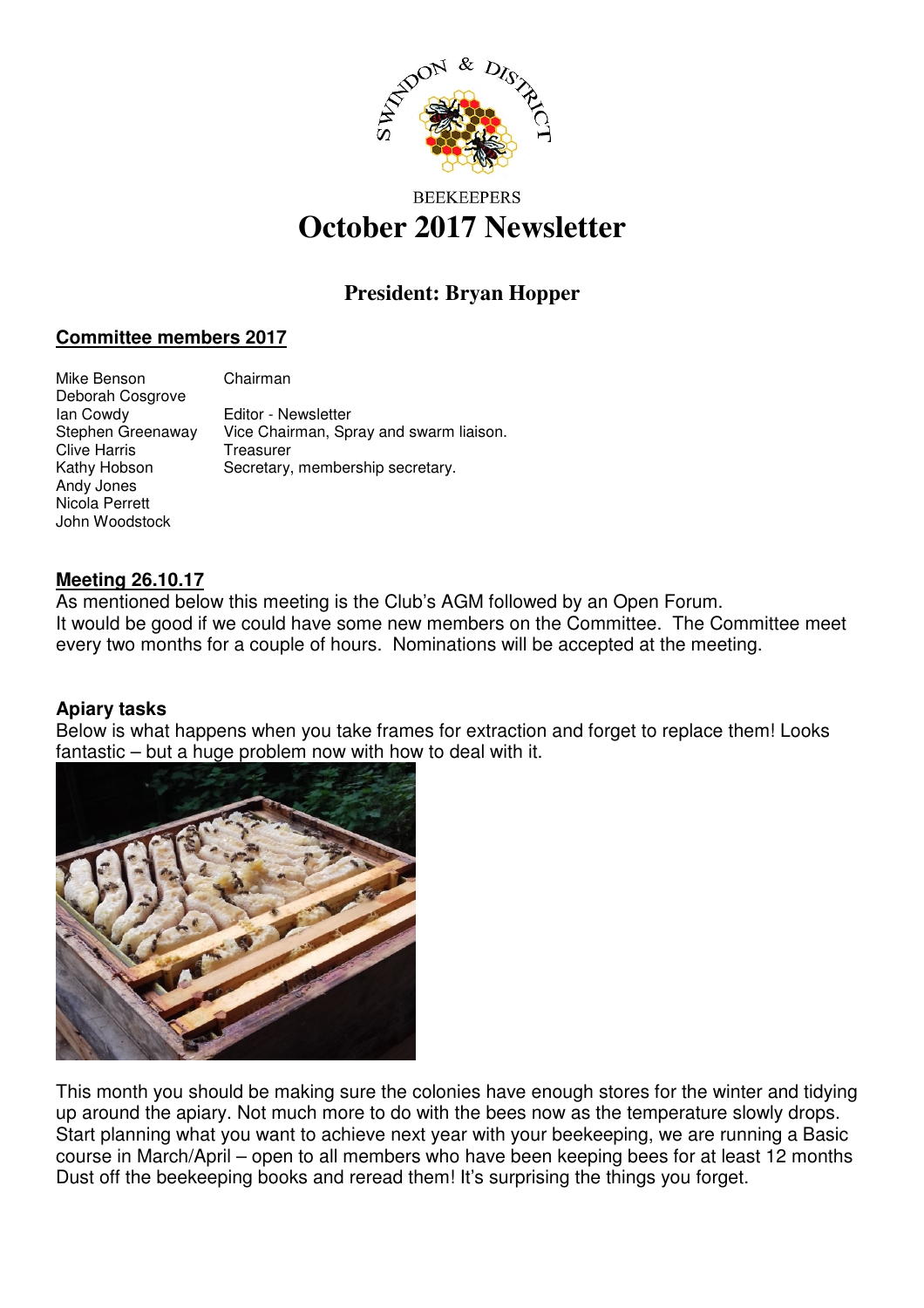# **Swindon honey show**

A very successful evening with lots of entries, below is the list of winners of the different categories

# **SDBKA HONEY SHOW RESULTS 2017**

| <b>CLASS</b>                    | 1ST                   | 2ND                      | 3RD                   |
|---------------------------------|-----------------------|--------------------------|-----------------------|
| 11b Light run honey             | <b>Peter Hinton</b>   | <b>Mike Benson</b>       | Jennie Hawkins        |
| 11b Medium run honey            | Mike Benson           | <b>Mike Benson</b>       | <b>Jennie Hawkins</b> |
| 11b Soft set honey              | <b>Mike Benson</b>    | <b>Mike Benson</b>       |                       |
| <b>Blind Taste Honey</b>        | <b>David Easter</b>   | <b>Stephen Greenaway</b> | <b>Andy Jones</b>     |
| <b>Bottle of mead - Dry</b>     | Mike Benson           | <b>Mike Benson</b>       | Clive Harris          |
| <b>Bottle of mead - Sweet</b>   | Mike Benson           | <b>Mike Benson</b>       | <b>Jennie Hawkins</b> |
| <b>Bottle of flavoured mead</b> | <b>Mike Benson</b>    | <b>Mike Benson</b>       | <b>Jennie Hawkins</b> |
| Display of bee products         | <b>Mike Benson</b>    | <b>Jennie Hawkins</b>    |                       |
| A5-size photograph              | <b>Andy Jones</b>     | <b>Mike Benson</b>       | <b>Ian Cowdy</b>      |
| Honey cake to recipe            | <b>Sheila Rumming</b> | Sallyann Gladman         |                       |

#### **TROPHIES**

| <b>Best in Show</b>   | <b>Mike Benson (Swwet Mead)</b> |
|-----------------------|---------------------------------|
| <b>Highest Points</b> | <b>Mike Benson</b>              |
| <b>Best mead</b>      | <b>Mike Benson</b>              |
| <b>Novice</b>         |                                 |
| <b>Best Cake</b>      | <b>Sheila Rumming</b>           |

Well done to everyone who entered, how about next year someone trying to knock "King" Benson from first place – won't be easy as Mike puts a lot of work into preparing his entries.



Above; Mike receiving the "Best in Show" award

#### : **Training and Education**

If anybody wants to undertake the Basic assessment next year (March to April) please contact Stephen Greenaway asap. Starting Beekeeping course dates will be available soon